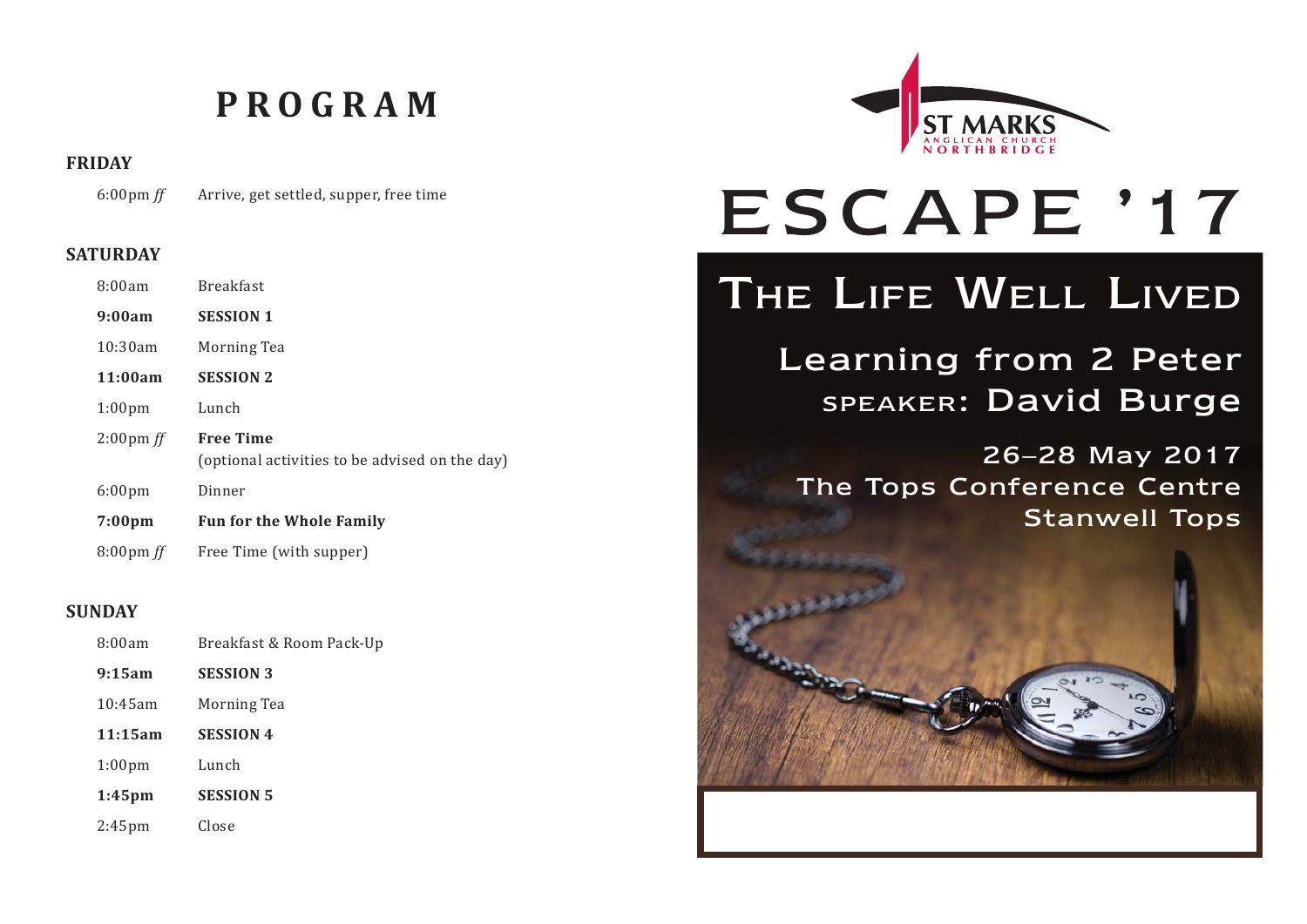# **CONTENTS**

#### **PAGEPAGE**

| Talk 1:                                    | 2 Peter 1:1-11<br>The Fruitful Life<br>Living Well: God's Part and Ours        | 2          |    |
|--------------------------------------------|--------------------------------------------------------------------------------|------------|----|
| Talk 2:                                    | 2 Peter 1:16-21<br>A Life on Sure Foundations<br>Jesus Christ: Fact or Fiction | 4          |    |
|                                            | Questions for Reflection (2 Peter 1:1-11)                                      | 6          |    |
| Questions for Reflection (2 Peter 1:16-21) |                                                                                | 7          |    |
| Talk $3:$                                  | 2 Peter 3:1-13<br>A Life Well Lived is a Life That Waits Well!                 | 8          |    |
|                                            | Questions for Reflection (2 Peter 3:1-13)                                      |            | 10 |
| Discussion Group Lists                     |                                                                                |            | 12 |
| Program                                    |                                                                                | back cover |    |

1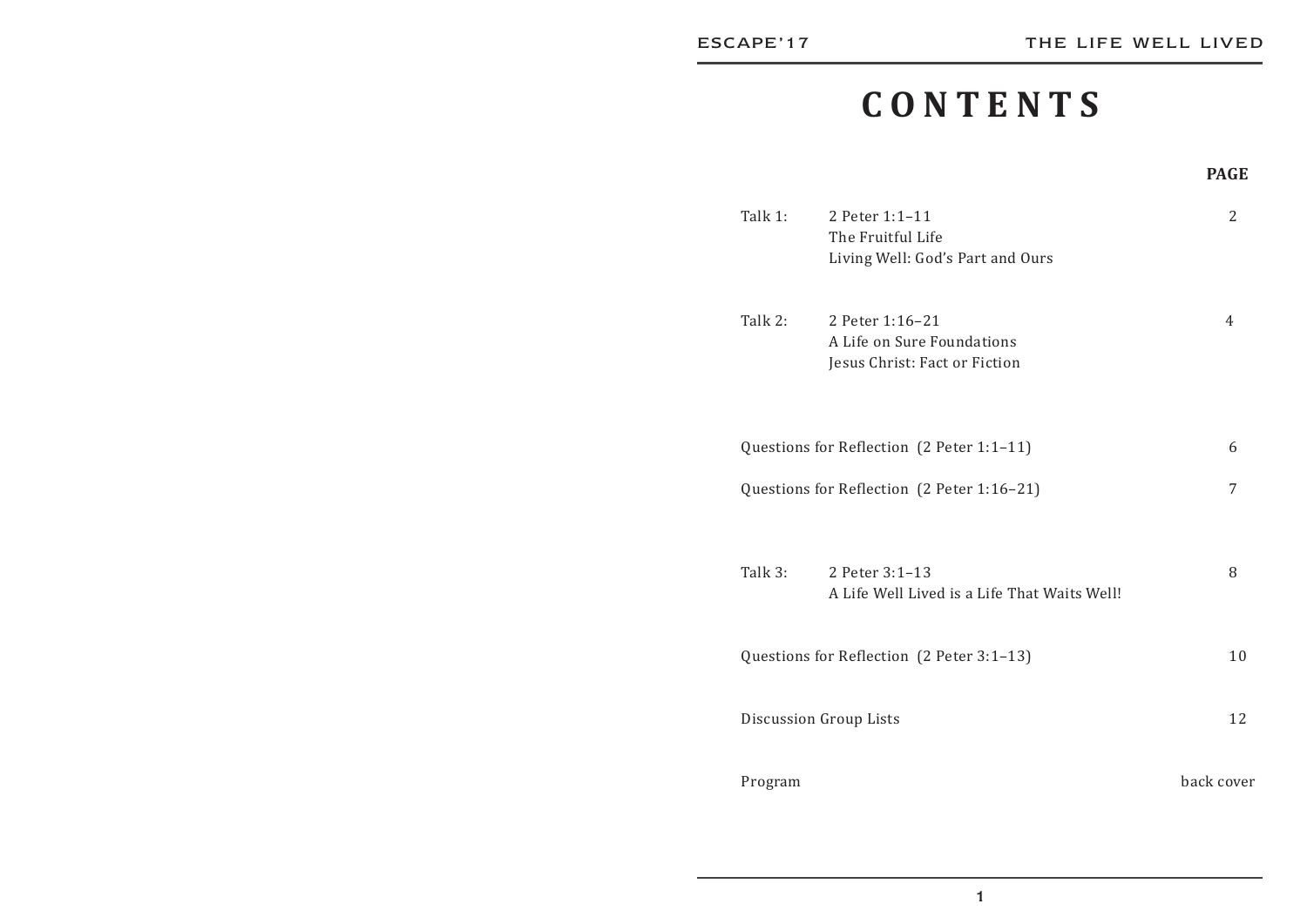2. Our part: 7 traits God develops in us. (verses 5–7)

 It's okay if life sometimes feels like 'a long obedience in the same direction.'

3. The eternal benefits of a life lived God's way! (verses 8-11)

How aware are you of the immense potential of your life?

A Life Well-Lived: How does that happen? What is God's part, and what is ours?

**Talk 1**

**2 Peter 1:1–11**

**The Fruitful Life**

**Living Well: God's Part and Ours**

1. What is God's part? (vv. 1–4)

Isn't it good to have God 'on the job' for us!

Lord, with your wind in our sails, we'll go your way!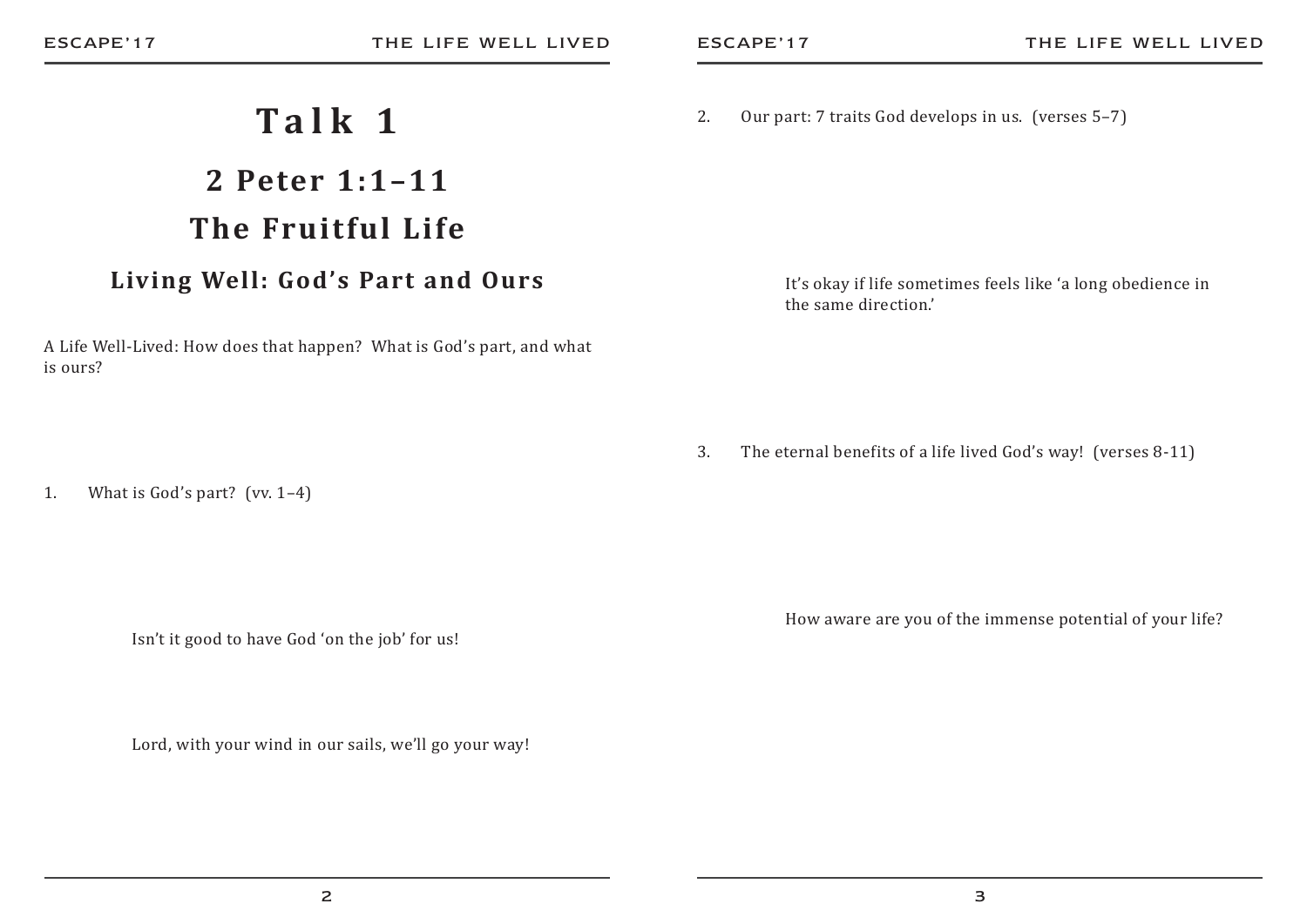## **Talk 2**

# **2 Peter 1:16–21A Life on Sure Foundations**

#### **Jesus Christ: Fact or Fiction?**

1. How can we be certain Jesus is the real deal?

3. Witness 2: The 'made-more-sure' Old Testament (vv. 19–21)

4. The only reasonable conclusion? Scripture and its good news must be 'from God'! (v. 21)

2. Witness 1: Eyewitness Testimony to the Glorious Son (vv. 16–18)

5. What difference would greater certainty, clarity, and conviction about Jesus make for your Christian life?

What we saw and heard: *God himself testified to Jesus' identity!*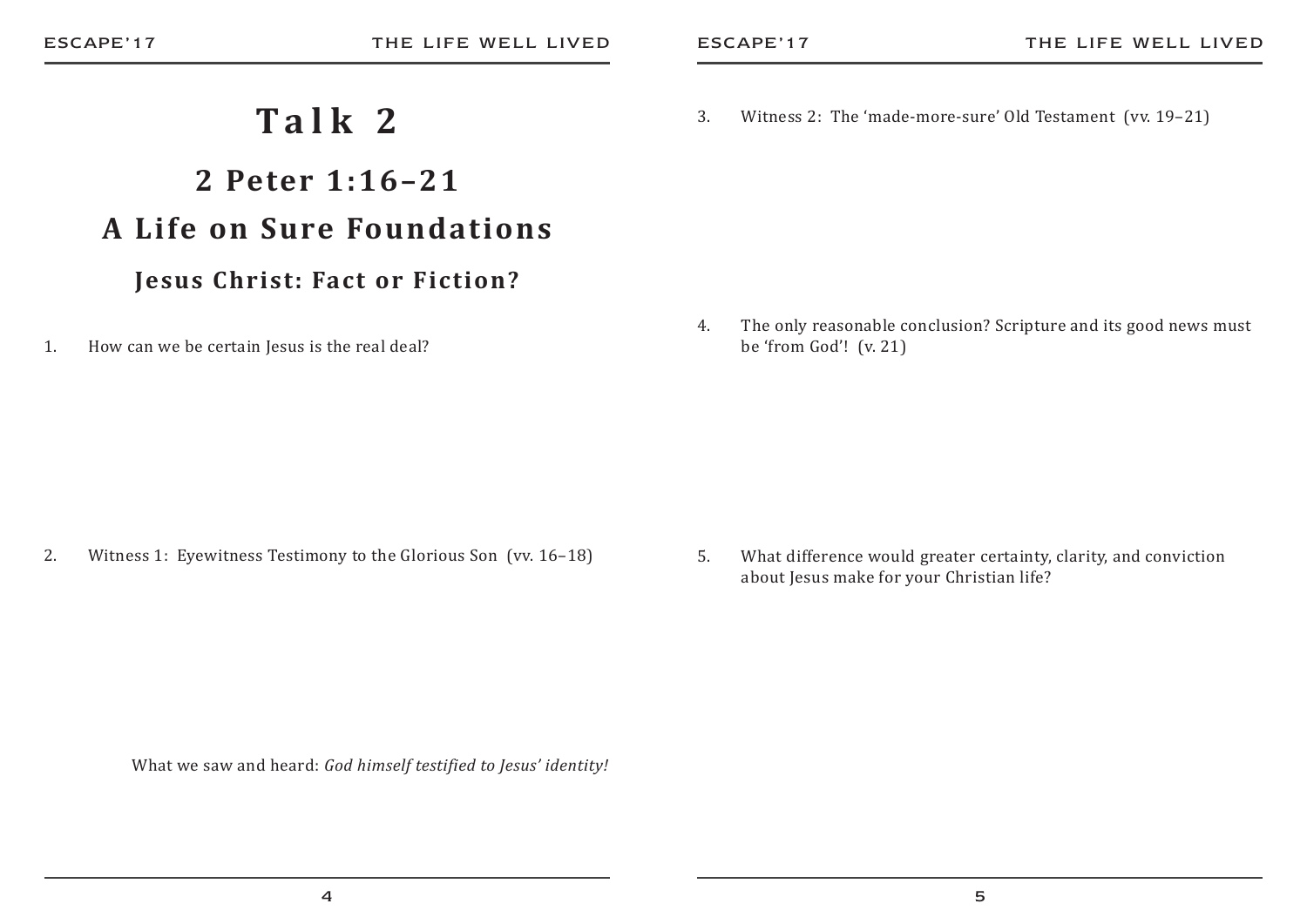#### **Questions for Reflection (2 Peter 1:1–11)**

One of the wonderful struggles of the Christian life is trying to grasp, more and more, how good we've got it in Christ! New treasures always await our discovery. May this passage reveal new things to you today!

- 1. How in the past has your view of yourself been less than the view of you provided by verses 1-4?
- 2. In what sense can it be said that God loves us too much to leave us stuck as we are? What have these instructions (esp. verses 5–7) got to do with God helping us? Put another way, how are Christian ethics part of the 'good news'?
- 3. Why might we neglect striving for and pursuing these things that lead to more and more fruitfulness? How might verses 8–11 help as motivation for you to pursue the best life?
- 4. How have you seen these traits (verses 5–7) lived out in your Christian family at Northbridge? In what ways do these traits bear fruit among you? What would be lost if they were absent?
- 5. What's one thing from this that you'd like to take into your life from now on?

#### **Questions for Reflection (2 Peter 1:16–21)**

1. Do you ever feel unsure or embarrassed about the claims of Christianity? What forms does the world's scepticism about Jesus take in your lives? E.g. Family, workplace, friends.

2. In what ways might the world's attitudes 'shut you down' or cause you to be less than transparent about your devotion to Jesus?

3. What would greater transparency look like? In a world that seems to value people 'being real', how might you be more real with people about your loves, beliefs, and in particular, your devotion to Jesus? At what point does this make you feel awkward? Why is that?

4. What difference would greater certainty, clarity, and conviction make for your life – that Jesus is 'the real deal' and truly 'from God'? What's stopping you from having just that?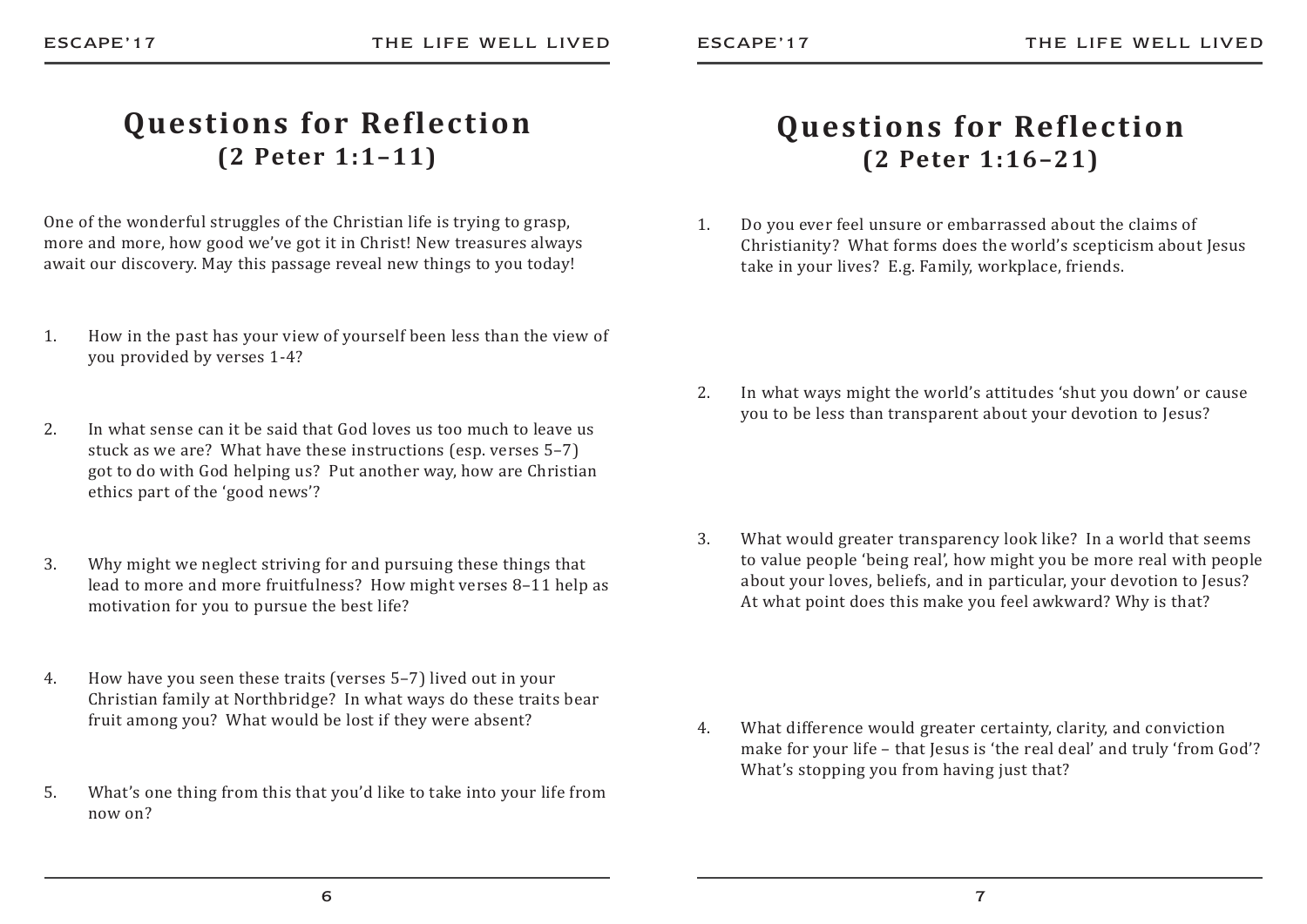#### 3. So is God slow? No, He's patient! (verses 8–10)

**Talk 3**

**2 Peter 3:1–13**

**A life well lived is a life that waits well!**

1. Remember my reminder about Jesus: Cling tight. (verses 1–2)

4. What then shall we do? How shall we live? (verses 11–13, see also 14–15, 17–18)

2. Some will say God's warning of judgment is fiction. (verses 3–6)

Since we must wait, let's wait *well*!

What, then, has God got in store for the world? (v. 7)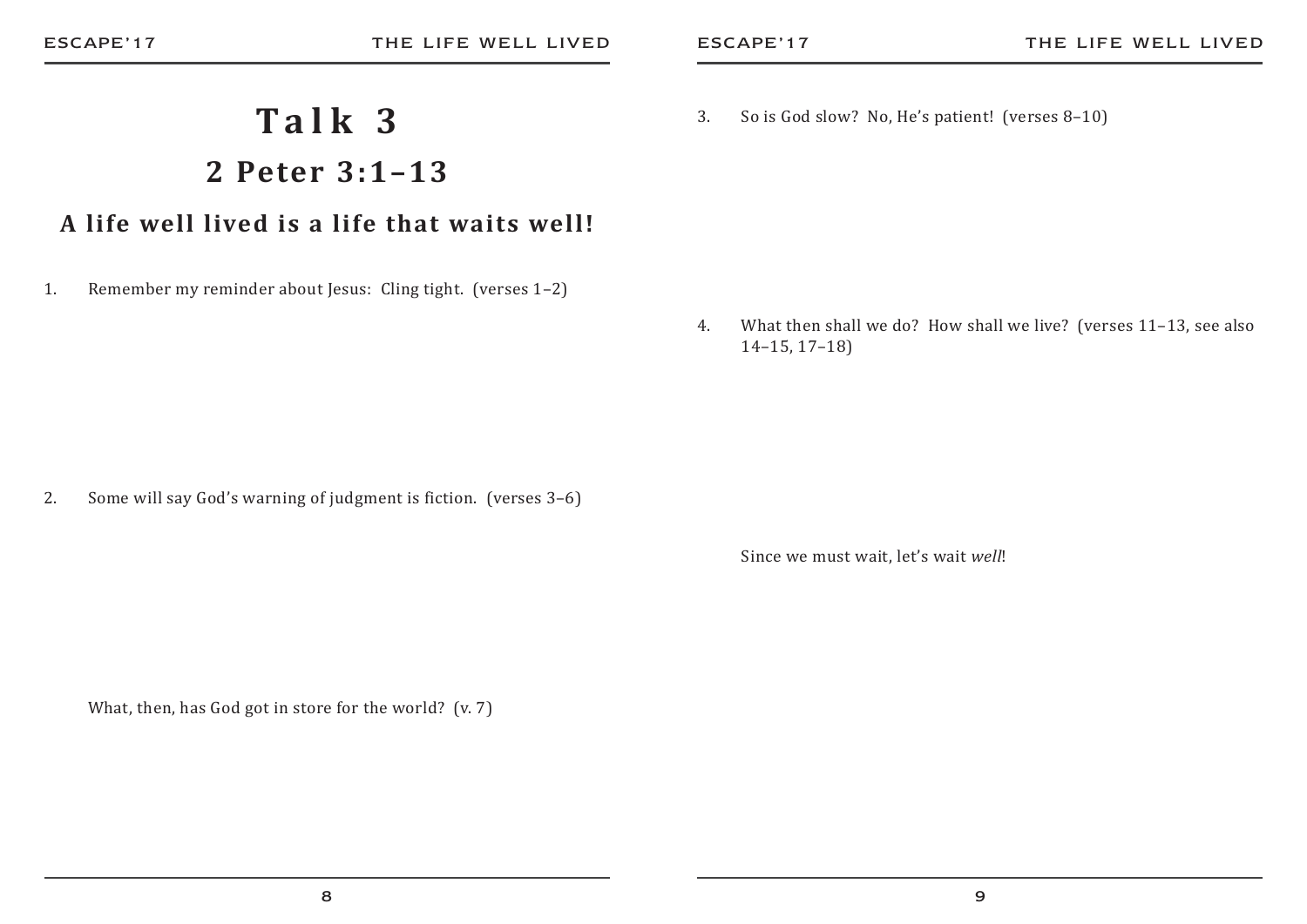# **NOTES**

### **Questions for Reflection (2 Peter 3:1–13)**

- 1. Look at chapter 1:12–14 and 3:1–2. Why do you think Peter might repeatedly talk about the need Christians have to intentionally, deliberately, *remember* what we already know?
- 2. In what ways does having a church family help us to 'remember' what we know of Jesus? If we were to be more deliberate about this, what might it look like?
- 3. In verses 3–7, Peter raises and then addresses those false teachers who mock the idea that Jesus will return in power to judge the world. What form does scepticism about Jesus' return take today, and how sure are you of his return?
- 4. Peter shares some of what he knows of Jesus' judgement as the way by which God will make everything right (verses 7–12). What is your response to the details of those end-time events? Why do you think God wants us to know about them now, *before* they happen?
- 5. Why do you think Peter picks the traits he does in verses 11–15 (godliness, etc). How might the picture of the end help us to pursue this kind of life? What would these traits look like for you?